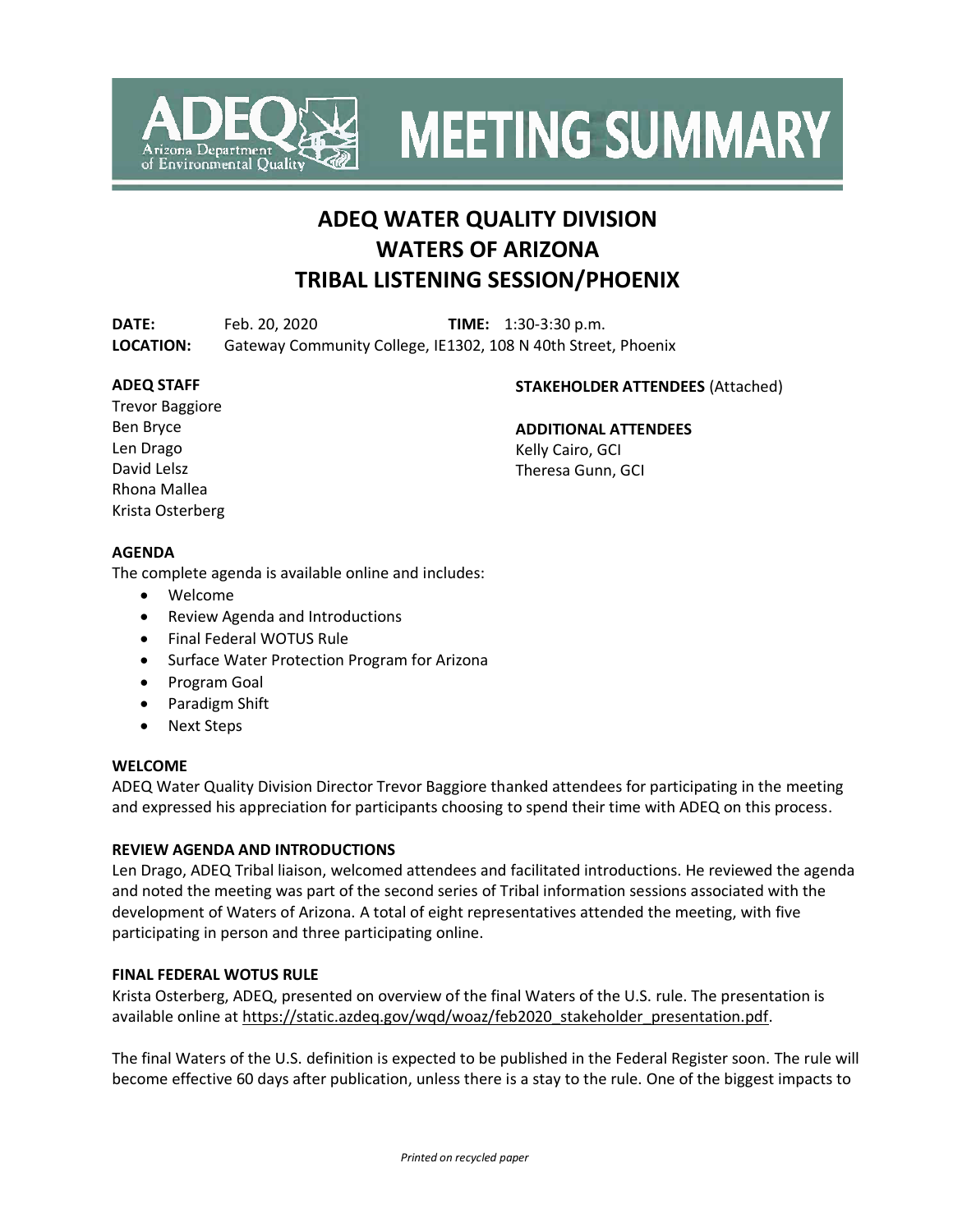Arizona will be the exclusion of ephemeral streams from the new definition. The biggest change since the draft rule was announced in January of 2019 is that ephemeral breaks will not necessarily sever jurisdiction. Of particular concern are intermittent streams, urban lakes, and canals.

Osterberg said that the state has the authority to set state water quality standards, but has not yet done so. Setting state water quality standards requires a rulemaking process. ADEQ does not have permitting authority, or a repair process obliging actions from violators for surface waters. ADEQ has permitting authority for ground water only.

Highlights of attendee comments and questions include:

- Would you set state standards during the gap?
- Ak Chin currently has some NPDES permits, but haven't received information from EPA.
- Would like Tribal notice regarding the ADEQ permit meeting scheduled for March.
- Does ADEQ plan to provide guidance to current permit holders?
- If an entity terminates a permit, would ADEQ provide notification to Tribes?
- What could you do under waters of the state?
- In what cases may ephemeral streams continue to be regulated?
- How will 404 permits be affected when there is a discharge into an ephemeral?
- In working with the Army Corps of Engineers, what will ADEQ be advocating for? Unless you are advocating for a state 404 program, there will be a gap.
- Is there funding for this program, and making these determinations regarding ephemeral breaks?
- What agencies are the GIS data group approaching, and how often are they meeting?
- Our Tribal environmental contact position is vacant, so this is a concern as well.
- The connection with the CWA for grant funding is also a concern since EPA will no longer fund CWA programs.
- What about nuisance authority regarding treated wastewater effluent? Dischargers are off the Navajo Nation.
- What is the timing of the Waters of Arizona program?

Baggiore requested input on types of permit terminations each Tribe would like to be noticed, and who should receive this notice.

Osterberg explained that if a water flow passes through an ephemeral break in a typical year, the intermittent upstream area would be regulated. ADEQ would like to coordinate with Tribes or the EPA if they are making determinations regarding ephemeral breaks on Tribal land. ADEQ intends to develop a methodology for doing so in the next few months.

Facilitator Theresa Gunn requested studies or historical data that could be made available to assist ADEQ. Osterberg noted that typical flow in a drainage area can be applied to multiple reaches. Baggiore said that ADEQ is advocating for clarity in the law.

Baggiore said that ADEQ has requested a delay in implementation. Once the new rule is in effect processes will not be in place. He explained that EPA said not to anticipate CWA funding changes for a few years; however, this is not certain.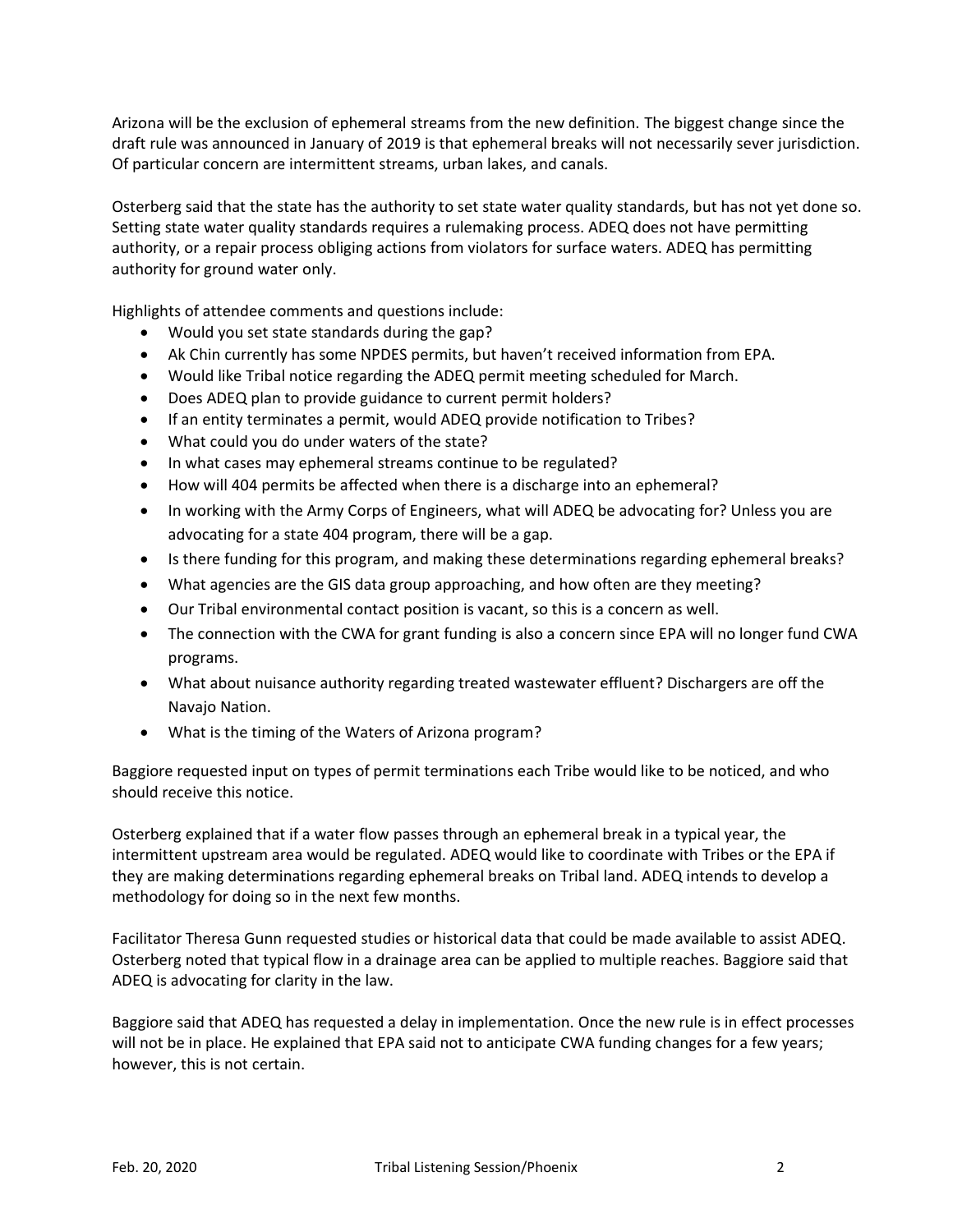*Action item:* Drago to ask EPA Region 9 to consider a joint Tribal meeting, either during the mid-March visit or at another time.

#### **SURFACE WATER PROTECTION PROGRAM FOR ARIZONA; PROGRAM GOAL**

Baggiore explained that the department does not yet know the approach anticipated for a surface water protection program for Arizona. It is not ADEQ's intent to copy the CWA, as it is a national program that does not consider the uniqueness of each state.

Using the goals identified at the November 2019 stakeholder meetings, attendees were asked to consider what goals were important from a Tribal perspective.

Goals suggested included:

- Consider the effects on water outside Arizona's jurisdiction (Tribal, other states, Mexico)
- Protect ecological integrity of aquatic resources and cultural resources.
- Protect narrative water quality standards and aesthetics, such as taste, smell, etc.

Additional comments regarding goals noted by participants in all meetings are available online in the comment matrix.

#### **GUIDING PRINCIPLES**

Gunn asked for input on the draft guiding principles based on recommendations from the November 2019 stakeholder meetings. Highlights of comments and questions included:

- Tribal consultation should be added as a stand-alone principle, in addition to cooperation activities listed.
- Struggled with #3, there will always be those who think they are not treated fairly. While the process should be fair (#2), people may not believe the outcome is fair. This may also clash with the use-based model.
- #1/sustainable principle: Concern with this principle since we don't want it to stagnate.
- #6/streamlined and flexible: Is flexibility going to allow less regulation for certain uses? This could be inconsistent with applying the program in a predictable way. Also, don't want to cut corners on the scientific data and analysis.
- Water quality is just as important as water quantity, especially in a state of scarcity.

Additional comments regarding guiding principles noted by participants in all meetings are available online in the comment matrix.

#### **NEXT STEPS**

Baggiore reviewed the timeline for next steps including:

- March 2020: establish a stakeholder advisory group; conduct permit holders information meeting
- April 2020: form technical work groups
- May/June 2020: draft program outline for stakeholder input

Trevor asked how Tribes would fit into this advisory group process. The goal is to keep this group to 12-15 people in order to allow for small group conversation. There was a recommendation that Tribes nominate a representative and ADEQ make a selection. An attendee volunteer to ask ITAA to share information about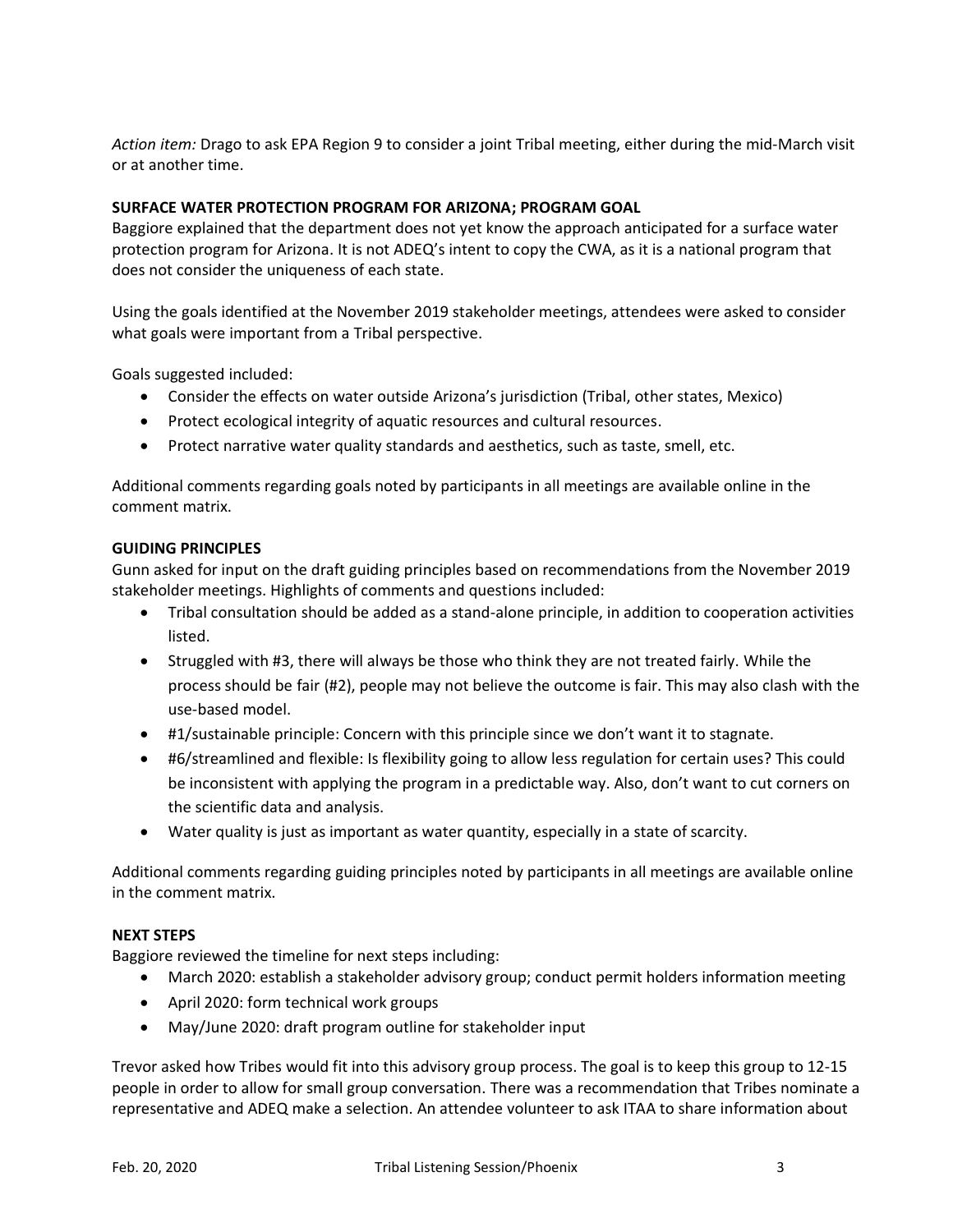this advisory opportunity with Tribes. Baggiore noted that the representative will not be representing the official position of the Tribe, rather, ADEQ intends to seek input based on each individual's wealth of knowledge. There was also a recommendation to form a Tribal work group for this process, which was expected to provide a good opportunity for collaboration.

Highlights of additional comments and questions included:

- In the absence of WOTUS, if a Tribe does not enact rules, will Arizona rules extend to Tribal areas?
- A possible program element could be an ADEQ/Tribal cooperative agreement to enforce state law on Tribal lands.

#### **PARADIGM SHIFT**

Baggiore explained that the CWA is based on water bodies receiving a discharge. The Clean Air Act, however, considers discharge thresholds. He asked attendees to consider a similar impact-based program for Arizona's waters. Highlights of discussion included:

- Concerned about cumulative impacts.
- Concerned about facilities that are consistently very near thresholds.
- Would need to build into a program a trigger for lowering thresholds.
- How would you incorporate downstream waters that have different uses?
- How would this approach address the fact that all water supports ecological functions?
- Protection from the CAA's permitting thresholds also depends on enforceability of those limitations, a system of performance standards, the RACT/BACT/LAER review process, and an environmental medium that (1) is more likely to have dispersion over time than accumulation and (2) is typically polluted by point sources rather than non-point sources (at least for most pollutants). Some of the other features and characteristics of the CAA make it work.
- Are there any other southwestern states that could be used as a model?

Attendees were asked to contact anyone on the project team with any additional comments.

Highlights of additional discussion included:

- ADEQ seems to assuming that state-issued permits do not trigger federal programs such as NEPA. We disagree with the analysis that this doesn't apply.
- We appreciate these visits, but Tribal consultation policies need to be in place instead of in conjunction with these meetings.
- Couldn't you use the same system to notify us about the expiration/termination of a permit as is used to notify us about new permits?

Baggiore requested any available legal information about the federal trigger interpretation. He said that ADEQ is looking forward to providing a clear Tribal consultation policy, but due to urgency of this rule change, does not believe the policy can be in place prior to these needed discussions. He also requested the boundaries of the types of permit terminations/expirations for which Tribes would like to receive notification.

Attendees were encouraged to return meeting evaluation surveys. Baggiore thanked the attendees for their time and the open participation in this process.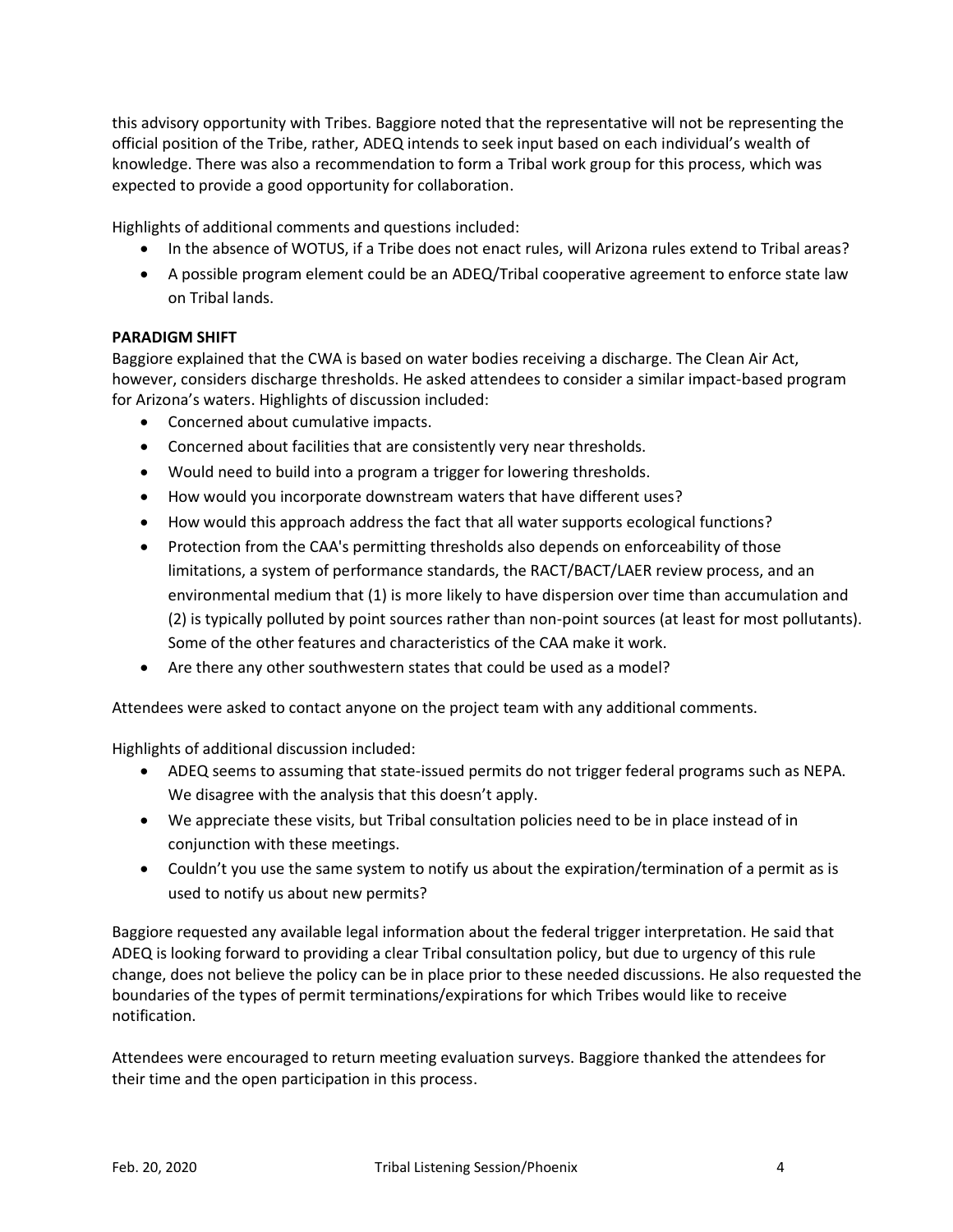#### **ADEQ STAKEHOLDER MEETING EVALUATION RESULTS**

Three attendees returned meeting evaluation surveys. Some stakeholders did not answer all questions.

Attendees were asked to rate their agreement (Strongly Agree, Agree, Disagree, Strongly Disagree, Not Apply) with the following statements:

- Meeting was a valuable use of my time
- Clear and understandable information was presented
- Stakeholder process will provide me an opportunity to participate
- ADEQ wants to hear my input and it will make a difference
- Meeting venue and location worked well for this meeting



#### **What was the best thing about today?**

- Having the opportunity to discuss concerns & ideas in a roundtable format.
- I liked the format of the Tribal meeting vs. the previous open stakeholder process (morning session). It allowed for more open conversations. Very nice facility/location.
- Open dialogue.

#### **What should be changed for future meetings?**

• Greater attempts to get more Tribal representatives to the table.